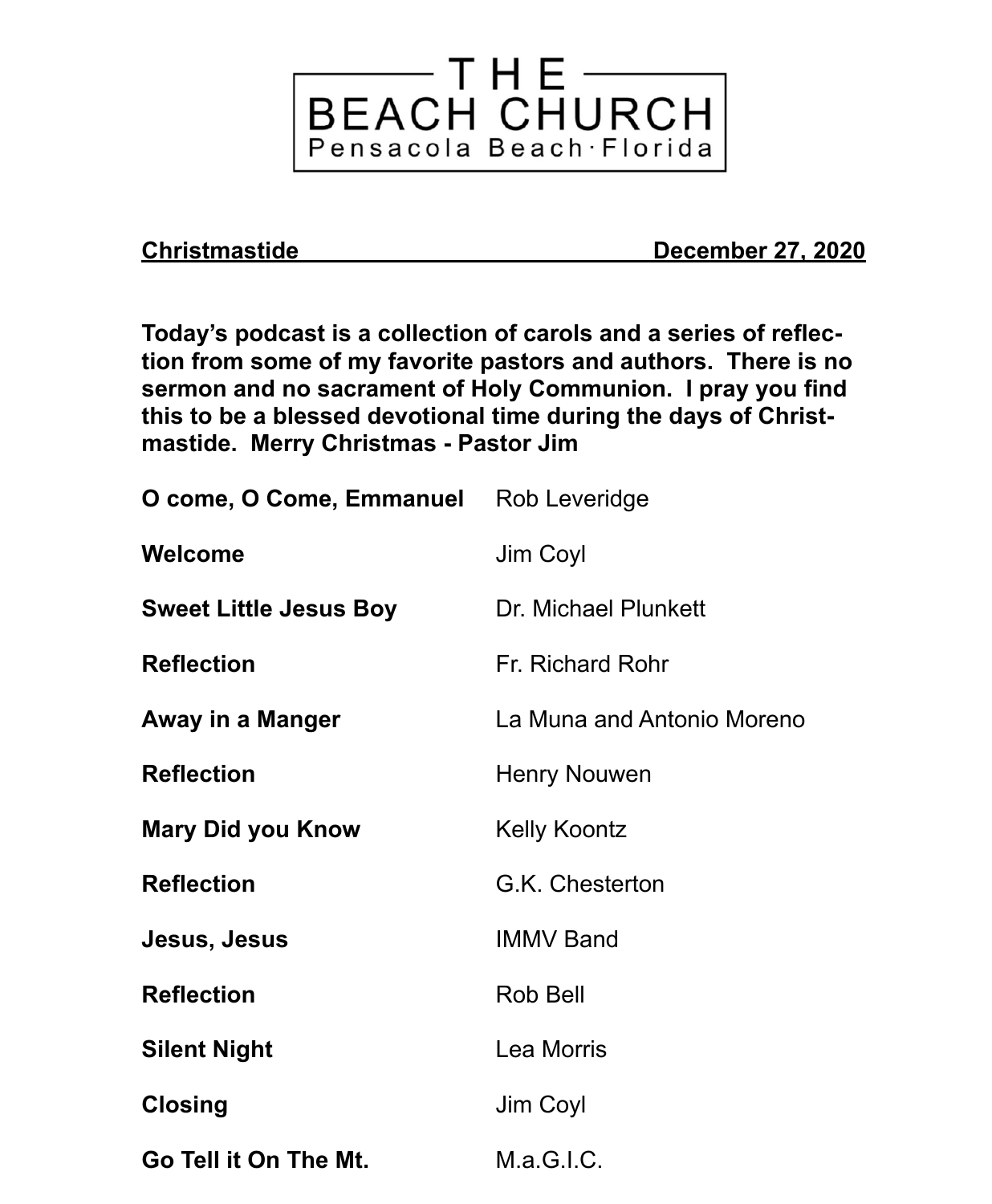## **U.C.C. Christmas Pageant**

Much of this music has been provided by the National Setting of the United Church of Christ. It was originally produced as part of a Christmas Pageant offered to all UCC congregations. You can watch it here: [UCC Christmas Pageant](https://www.new.uccfiles.com/mp4/UCCChristmas-Full-withmagi.mp4) https://www.new.uccfiles.com/mp4/UCCChristmas-Full-withmagi.mp4

## **The Beach Church Christmas Special**

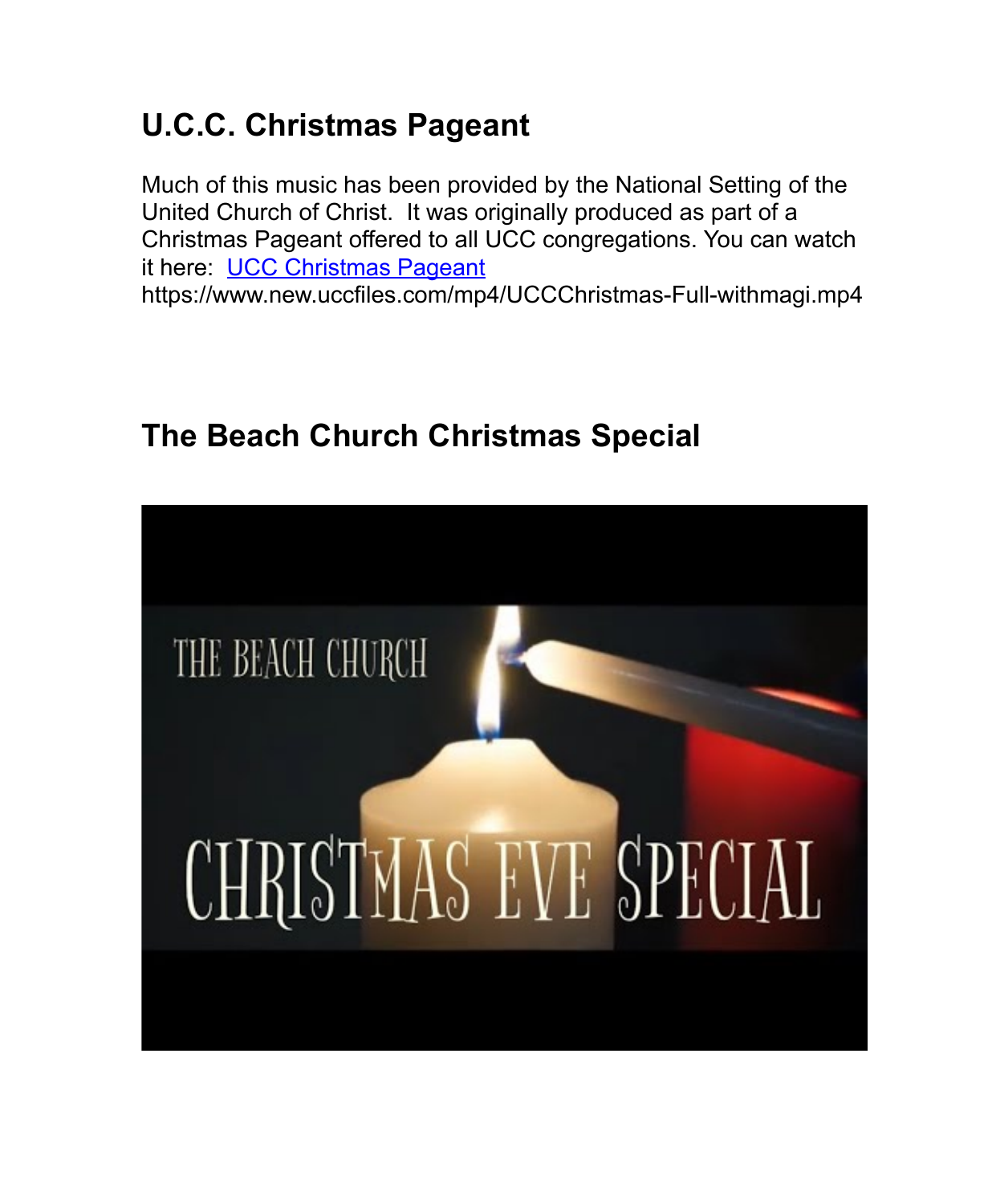## **Children's Corner**

The following tasks are considered (near) impossible for humans to complete. Try out these 'simple' tests to see if anyone can succeed. Twitch your nose (without moving the rest of your face) Lick your elbow

Rotate your right leg in a clockwise motion, while drawing a '6' in the air with you right hand

Wiggle your ears

Place your palm on a flat surface with your middle finger curled underneath, then raise (only) your ring finger Can you think of anything that is impossible? Like flying, or running 100 mph. There are so many things that we just can't do.

But you know, there are also so many things that CAN do. Let's try some of those. Can we breathe? Raise our hands? Look up at the ceiling? Talk? Spin in a circle? See?

And that's just a few of the many, many, many, many, many, many, MANY things we CAN do.

God carefully chose those things for us, making sure He remembered all the important ones; like eating, breathing, and talking. I mean, is licking your elbow really that important?!? But, did you know, that if God wanted you to fly, or needed you wiggle your ears, He could do it.

Before Jesus was born, God made two things that weren't possible, become possible. God chose two special women to become pregnant and have babies.

Now, I know this might not sound impossible – I mean, women get pregnant all the time, right? – but for these women, it really was impossible.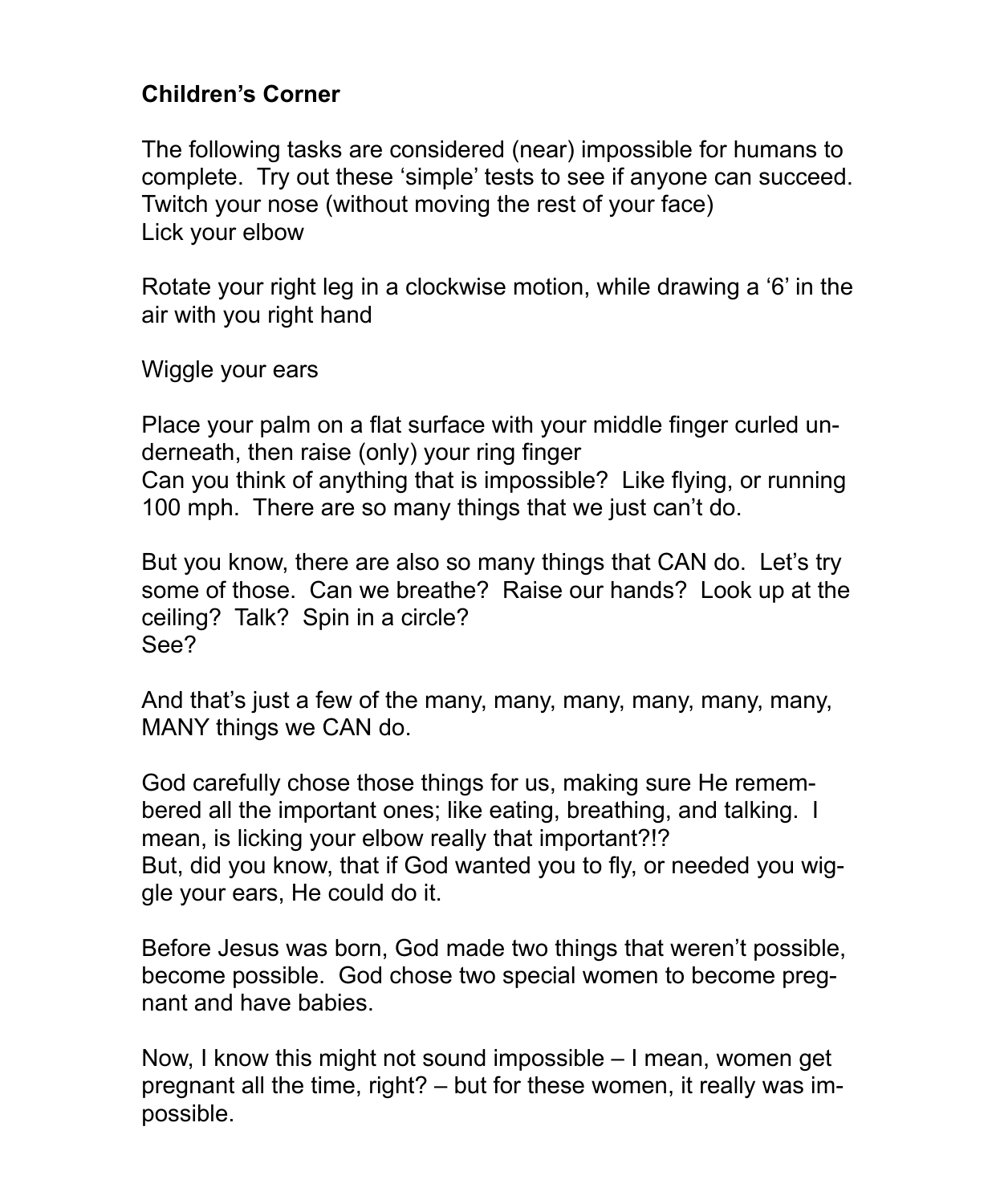The first women was Elizabeth, who became the mother to John the Baptist. Elizabeth was very old, much too old ever become pregnant. Plus she was "barren", which means it was physically impossible for her to get pregnant and have babies. But that didn't stop God. God wanted Elizabeth to be the mother of John the Baptist, so He did just that. Even though she was much too old, and her body said 'NO', Elizabeth got pregnant and gave birth to a healthy baby boy.

But that's not all. God chose Mary too. God wanted Mary to get pregnant and give birth to baby Jesus, so He did just that. Mary wasn't too old – she was just the opposite – Mary was too young, and it was physically impossible for her to get pregnant yet. That didn't stop God though; God wanted Mary pregnant, so Mary got pregnant, and gave birth to baby Jesus.

It can be difficult to understand sometimes how something that is impossible can suddenly become possible. When we think about the impossible, that's it; our thinking ends right there. I cannot run 100 mph. You cannot sprout feathers and fly home. But there is something very important missing there. Do you know what it is?

God! Mary didn't just get pregnant – GOD made it that way. Elizabeth didn't just get pregnant – GOD made it that way.

If God wanted you to sprout feathers, you would. And if God wanted me to run 100 mph, I would be getting ready for the Olympics. Because if God if wants it that way, God will make it that way. Because NOTHING is impossible with God.

Let's think about some of the "impossible" things that God made possible. Can you think of any that you've learned from the bible? How about our lesson and scripture today: Elizabeth and Mary getting pregnant Can you think of others? What about... The parting of the Red Sea Manna falling from heaven A whale swallowing Jonah Jesus coming back from the dead We don't have to do a lot of special things to be in God's family. All we have to do is trust and believe in Him, and anything can happen.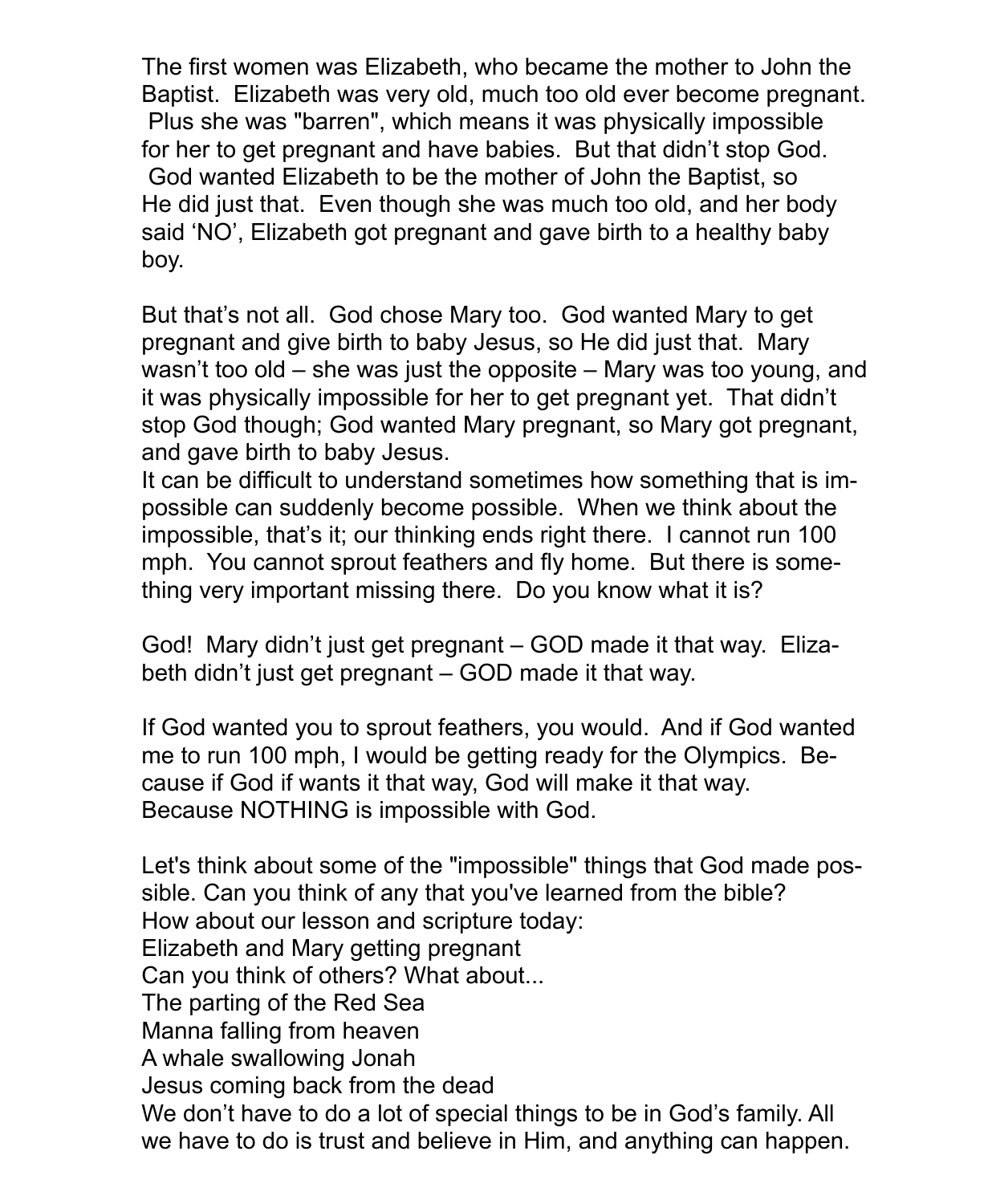

**WORD BANK: WREATH, TOYS, STOCKINGS, STAR, SNOWFLAKE, SLEIGH,** SANTACLAUSE, RUDOLPH, ORNAMENTS, NAUGHTY, MITTENS, JINGLEBELLS, HOLLY, FRUITCAKE, ELVES, EGGNOG, COOKIES, COAL, CAROLS, CARDS, CANDYCANES, BOW